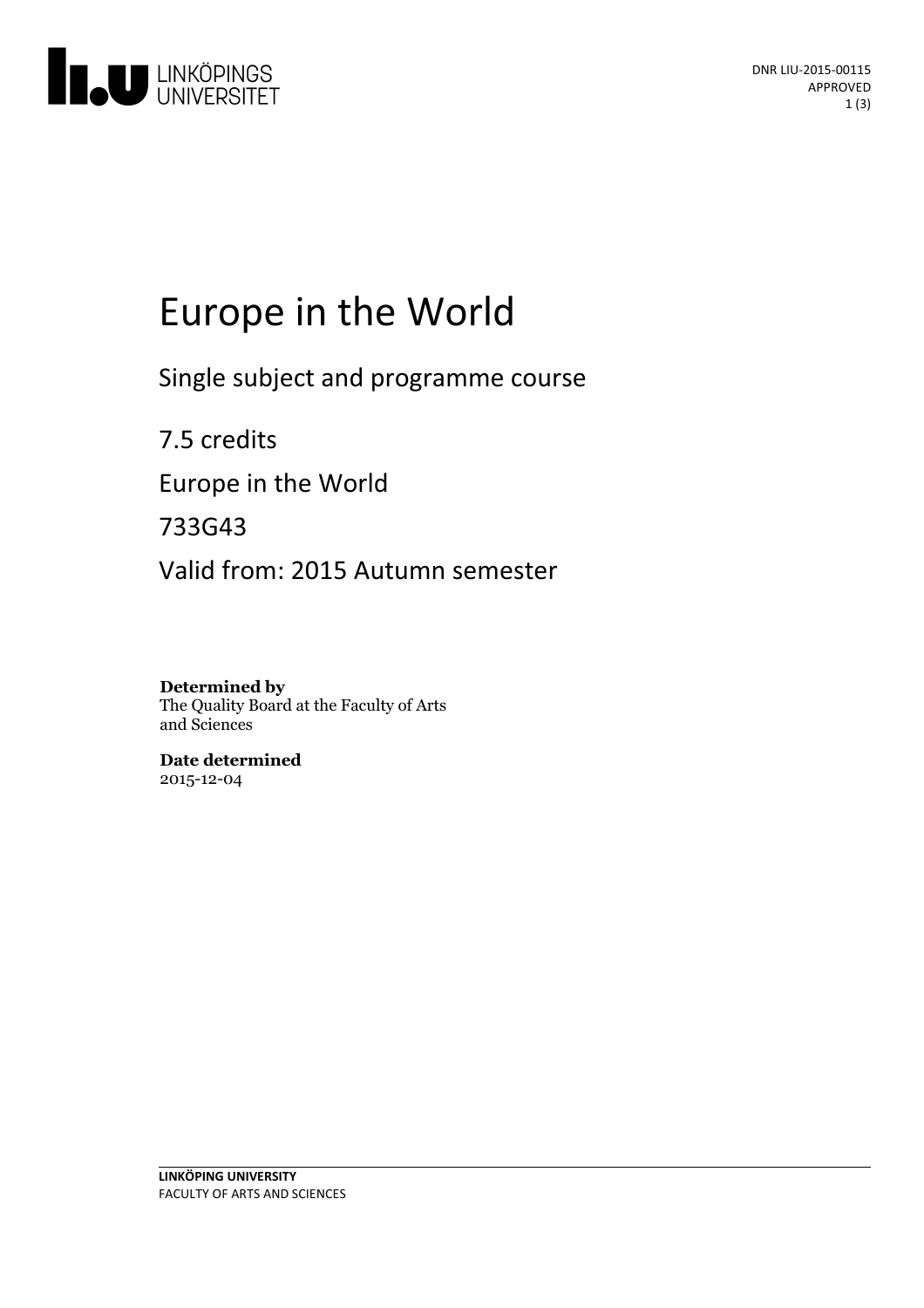# Main field of study

Political Science

Course level

First cycle

## Advancement level

G1F

### Entry requirements

- One year of full time undergraduate studies (60 ECTS credits) in relevant subjects, e.g. politics, economics, law, history, where at least one semester of full time studies (30 ECTS credits) is in politics
- English corresponding to the level of English in Swedish upper secondary education (English 6/B) (Exemption from Swedish 3/B)

## Intended learning outcomes

After completion of the course the student should be able to;

- describe and compare the development of Europe and the future as a global player from a historical, economic and political perspective
- analyze key issues regarding the role of Europe in the world and present and discuss perspectives, conceps and theories.

#### Course content

This course deals with the relations between Europe (and the European Union) and the rest of the world. The course gives an overview and understanding of Europe's role in the world, past and present. European nations have influenced other nations and peoples as a result of political and economic relations and through the organisation of the diplomatic system. The course covers topics, such as, nationalism, colonialism and imperialism, the organisation of international political, diplomatic and economic relations.

# Teaching and working methods

This course will be delivered by means of lectures and seminars. Homework and independent study are a necessary complement to the course.Language of instruction: English